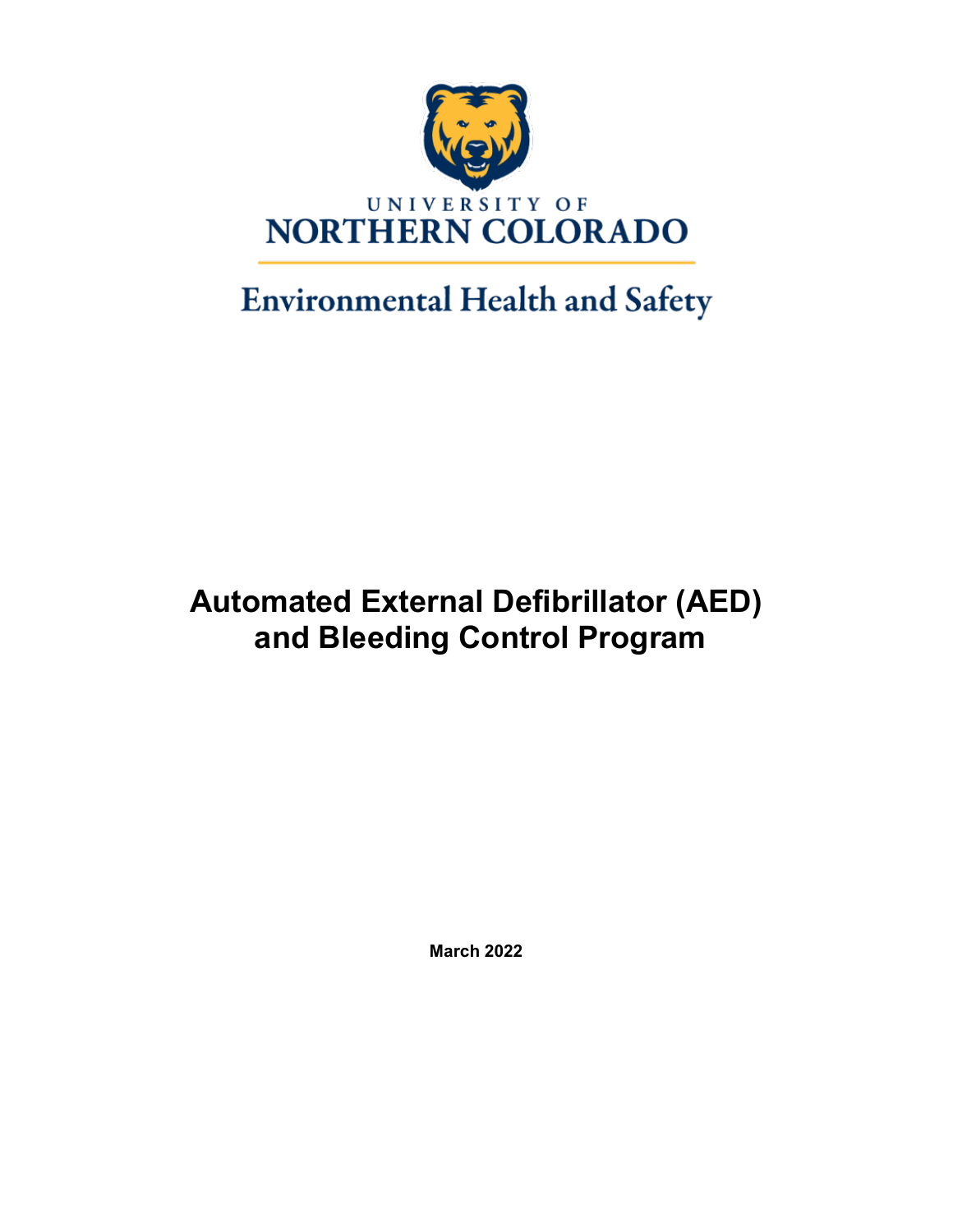

## **Environmental Health and Safety**

### **Automated External Defibrillator (AED) and Bleeding Control Program**

## *Table of Contents*

- I. Introduction
- II. Purpose
- III. Regulations
- IV. Responsibilities
- V. Maintenance and Inspections
- VI. Post Incident
- VII. Training
- VIII. Locations
- **Appendix A** AED/Bleed Kit Inspection Form
- **Appendix B** Procedures for using AED
- **Appendix C** Procedure for using Bleeding Control Kit
- **Appendix D** Bleed Control Kit Contents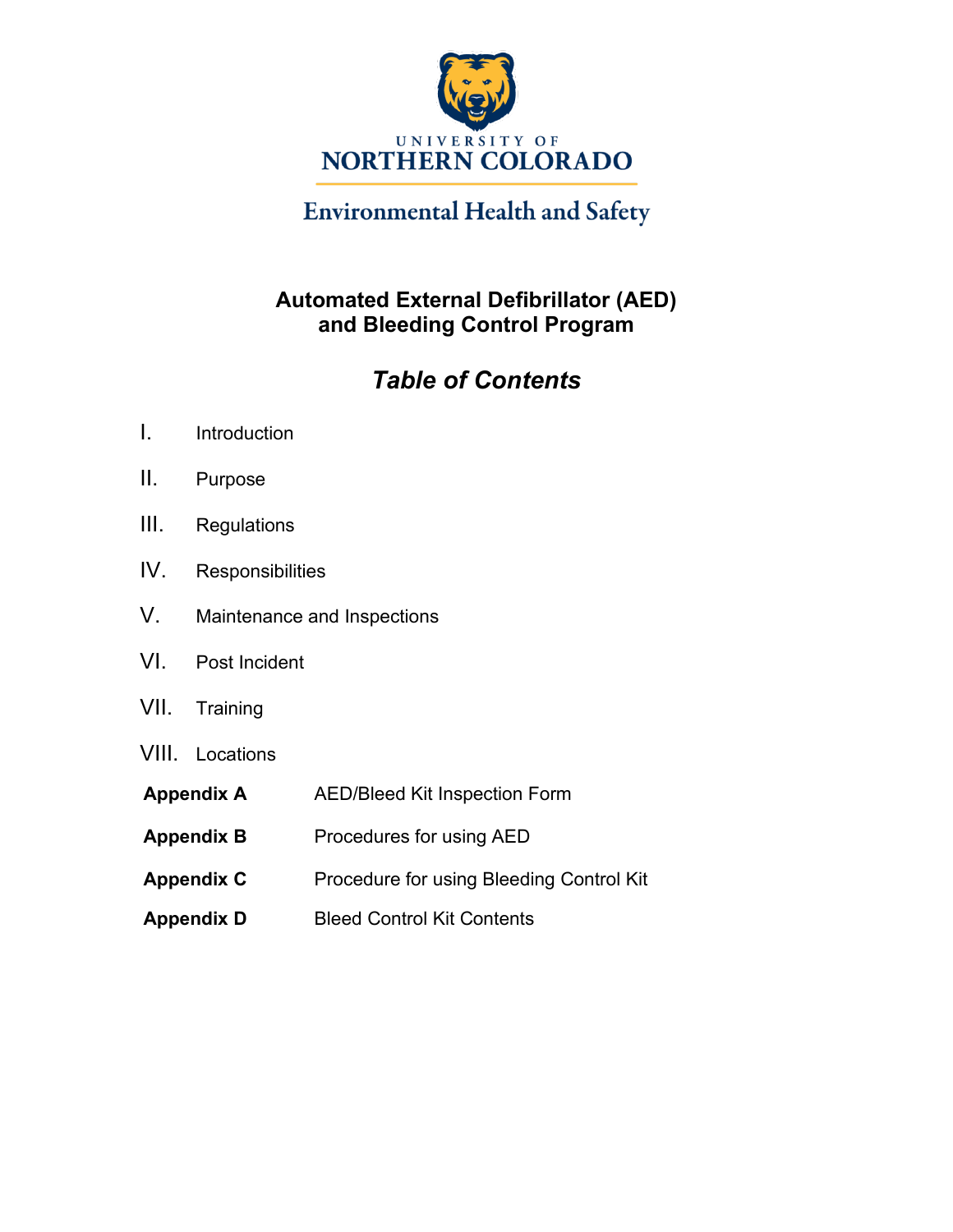

### **Environmental Health and Safety Automated External Defibrillator (AED) and Bleeding Control Program**

#### **I. Introduction**

This policy outlines the University of Northern Colorado's Automated External Defibrillator (AED) and Bleeding Control program. It defines roles and responsibilities, storage, maintenance, and training to ensure program compliance.

#### **II. Purpose**

According to the American Heart Association, each year 950,000 Americans die from cardiovascular disease, making it the number one cause of death in the U.S. At least 300,000 people die of sudden cardiac arrest before they reach the hospital. Approximately 74 percent of people would survive sudden cardiac arrest if bystanders call 911 and begin CPR and if trained responders provide defibrillation within minutes. For every minute without CPR and defibrillation, the odds of survival decrease seven to 10 percent.

An Automated External Defibrillator (AED) is a portable defibrillator used to deliver an electric shock to a person suffering sudden cardiac arrest. It is only to be applied to victims who are unconscious, not breathing normally, and showing no signs of circulation such as normal breathing, coughing, or movement. The AED will analyze the heart rhythm and advise the operator if a shockable rhythm is detected. If a shockable rhythm is detected, the AED will charge to the appropriate energy level and deliver a shock. AED's are easy to operate and guide users with voice prompts.

Uncontrolled bleeding is the number one cause of preventable death from trauma. The greater the number of people who know how to control bleeding in an injured patient, the greater the chances of surviving that injury.

#### **III. Regulations**

CRS 13-21-108 (Good Samaritan Law) states that a person's rendering emergency assistance is exempt from liability. (1) Any person licensed as a physician and surgeon under the laws of the state of Colorado, or any other person, who in good faith renders emergency care or emergency assistance to a person not presently his patient without compensation at the place of an emergency or accident, including a health care institution as defined in section 13-64-202 (3), shall not be liable for any civil damages for acts or omissions made in good faith as a result of the rendering of such emergency care or emergency assistance during the emergency unless the acts or omissions were grossly negligent or willful and wanton.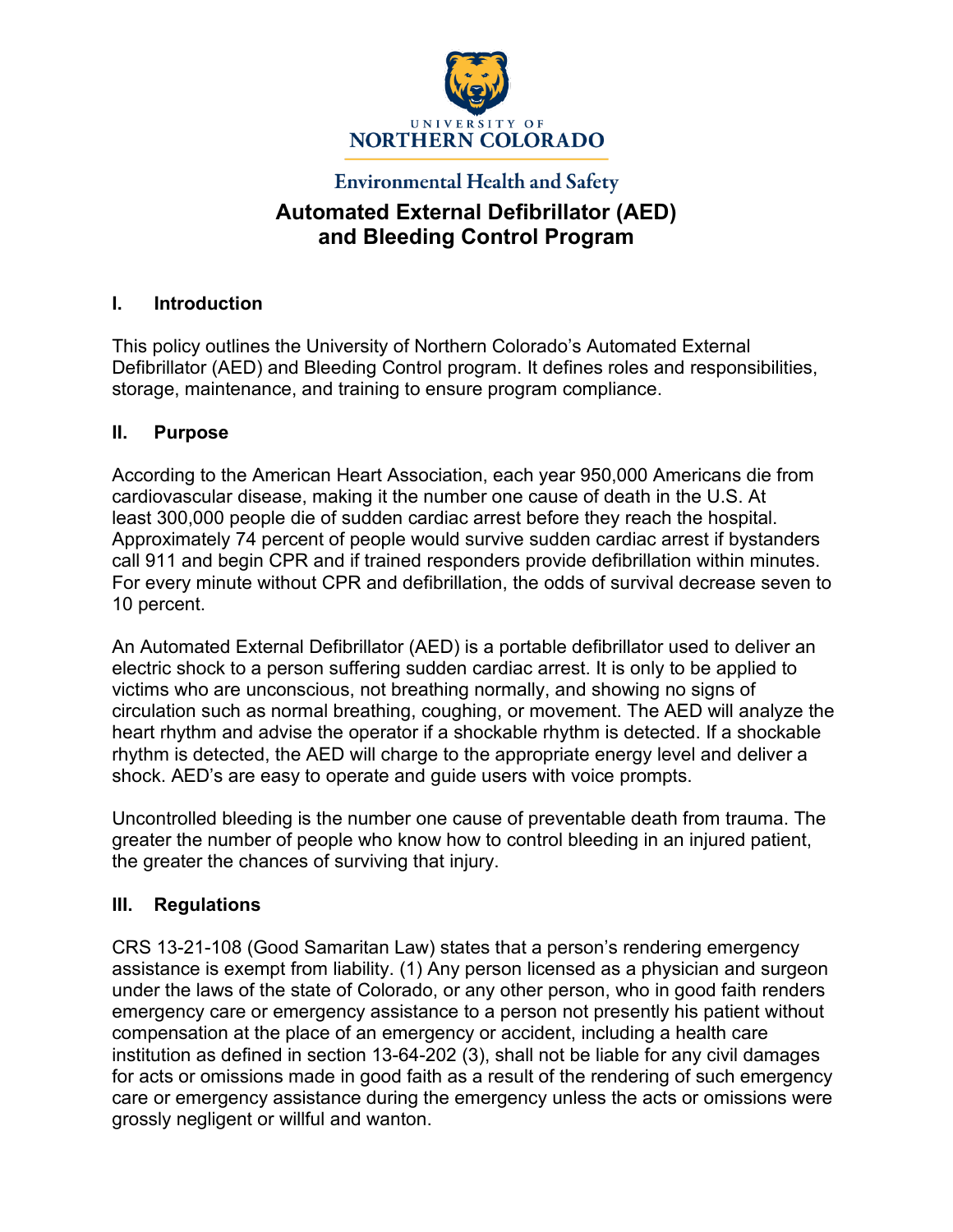#### **IV. Responsibilities**

#### **Medical Advisor**

In accordance with CRS 13-21-108, a physician licensed to practice medicine in the State of Colorado will oversee the University of Northern Colorado's AED program.

The Medical Advisor for UNC is Dr. Paul Branch. The Medical Advisor is responsible for:

- Providing medical direction for the use of the AED
- Writing prescriptions for the AED
- Reviewing and approving guidelines for emergency procedures related to the Campus AED units
- Evaluation of post-event review forms and digital files downloaded from the AED

#### **Program Coordinator**

The Environmental Health & Safety (EHS) Department will oversee the UNC AED and Bleeding Control program. EHS shall be responsible for maintaining devices to meet regulatory compliance, the standards of the manufacturer, programmatic standard of the American Heart Association or the American Red Cross, and the UNC program. EHS shall:

- Coordinate AED and Bleed Control Kit equipment location with Building Coordinators to promote easy access
- Ensure that Building Coordinators are conducting inspections in a timely manner and in accordance with written user and service manuals provided by the manufacturer
- Conduct semi-annual inspections to include cabinet battery replacement and operational checks, replacement of pads and batteries, and ensure proper operation of AED and Bleed Control units
- Maintain AED and Bleed Control Kit inspection records
- Purchase and replace batteries, pads, and other supplies as needed
- Maintain and provide an inventory of AED and Bleed Control Kit locations on campus
- Maintain National AED Registry for emergency communication centers
- Monitor updates to regulations
- Conduct incident debriefing and complete and review follow-up reports.

#### **Building Coordinators**

Building Coordinators will provide assistance with AED's and Bleeding Control kits in their assigned building or area. To meet regulatory compliance, standards of the manufacturer, program standards of the American Red Cross, and the UNC program, Building Coordinators provide assistance with:

- Serve as contact for the AED and Bleed Control Kit program coordinator
- Include the AED and Bleeding Control kids in the building emergency response plan
- Provide monthly inspections of the AED unit and Bleeding Control kits (see Inspection Form, Appendix A)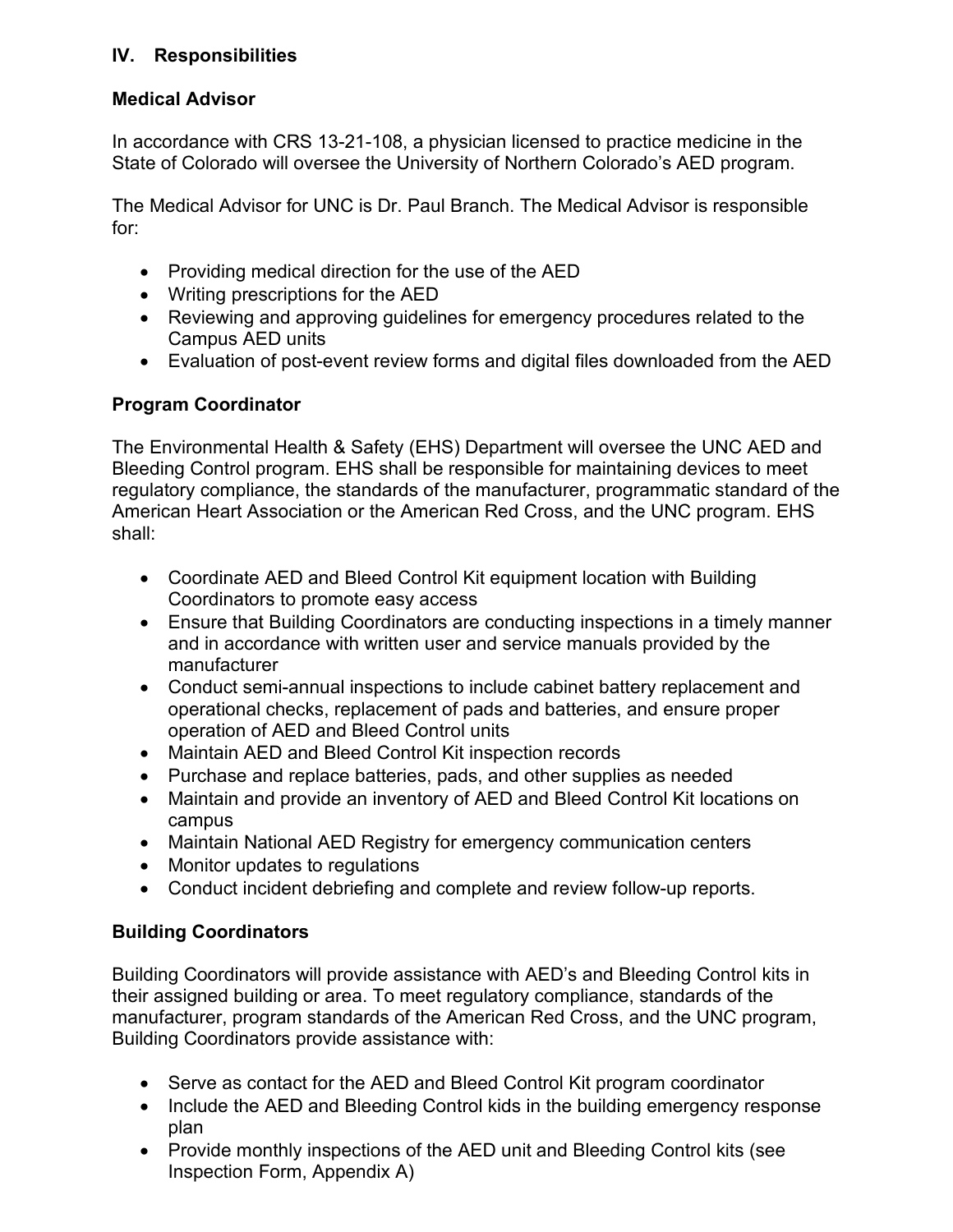- Notify the AED program coordinator within 24 hours of an incident.
- Have an opportunity to participate in voluntary training programs.

#### **V. Maintenance & Inspections**

Maintenance needed on AED units and Bleeding Control Kits shall be reported to the EHS Department. The EHS Department shall ensure maintenance is completed.

Inspections shall be performed on all AED units and Bleeding Control Kits. Monthly inspections will be conducted by the Building Coordinator and Custodial personnel.

Exception:

- The UNC Police Department will conduct inspections on their AED units located in the patrol vehicles.
- The Athletic Training Department will conduct inspections on their AED units that are maintained by the Athletic trainers during athletic events.

Inspection forms shall be completed monthly and a copy shall be sent to the EHS department.

#### **VI. Post Incident**

When a Zoll AED is used local paramedics shall take the device with the patient and provide a temporary loaner AED until the unit that was deployed is functional. Local paramedics shall also provide data from AED devices to EHS who shall retain one copy and send a copy to the University Medical Director. EHS will be responsible for following the manufacturer's suggestions for maintenance of the AED after an incident, such as replacing electrodes and batteries. Bleeding Control kits are disposable and all material from kits will be placed in Bio-Hazard bags for proper disposal. EHS will replace Bleeding Control kits, as needed.

#### **VII. Training**

EHS can assist with providing training for employees that may be operating AED units. This would include but not limited to: UNC Police Department officers, Building Coordinators, Custodial personnel and Athletic Trainers. Stop the Bleed Training may also be provided or offered through our partnership with Banner Health and stopthebleed.org. Each department that requires AED training shall maintain training documentation for each employee for a minimum of three years.

#### **VIII. Locations of AED's and Bleeding Control Kits**

AED units are in the following locations (bleeding control kits are placed alongside AED units):

| <b>UNC Building</b>                     | <b>Building Address</b>                | <b>Location of AED Unit</b>                                                    | <b>Bleed Kit</b> |
|-----------------------------------------|----------------------------------------|--------------------------------------------------------------------------------|------------------|
| <b>Arlington Park Apartments</b>        | $2315.9th$ Avenue                      | Building 1 across from main office                                             |                  |
| Arts Annex                              | 1843 8 <sup>th</sup> Avenue            | 1 <sup>st</sup> Floor North Entrance                                           | Same Location    |
| Ben Nighthorse Campbell Center          | 913 9 <sup>th</sup> Street             | Entryway to Room 1300                                                          |                  |
| <b>Bonnie House</b>                     | $2215$ 10 <sup>th</sup> Avenue         | 1 <sup>st</sup> Floor – Kitchen Area                                           |                  |
| Butler-Hancock<br><b>Bulter-Hancock</b> | 1600 23rd Street<br>1600 $23rd$ Street | $2nd$ Floor – Across from Room 270A<br>$1st Floor – Outside Athletic Training$ |                  |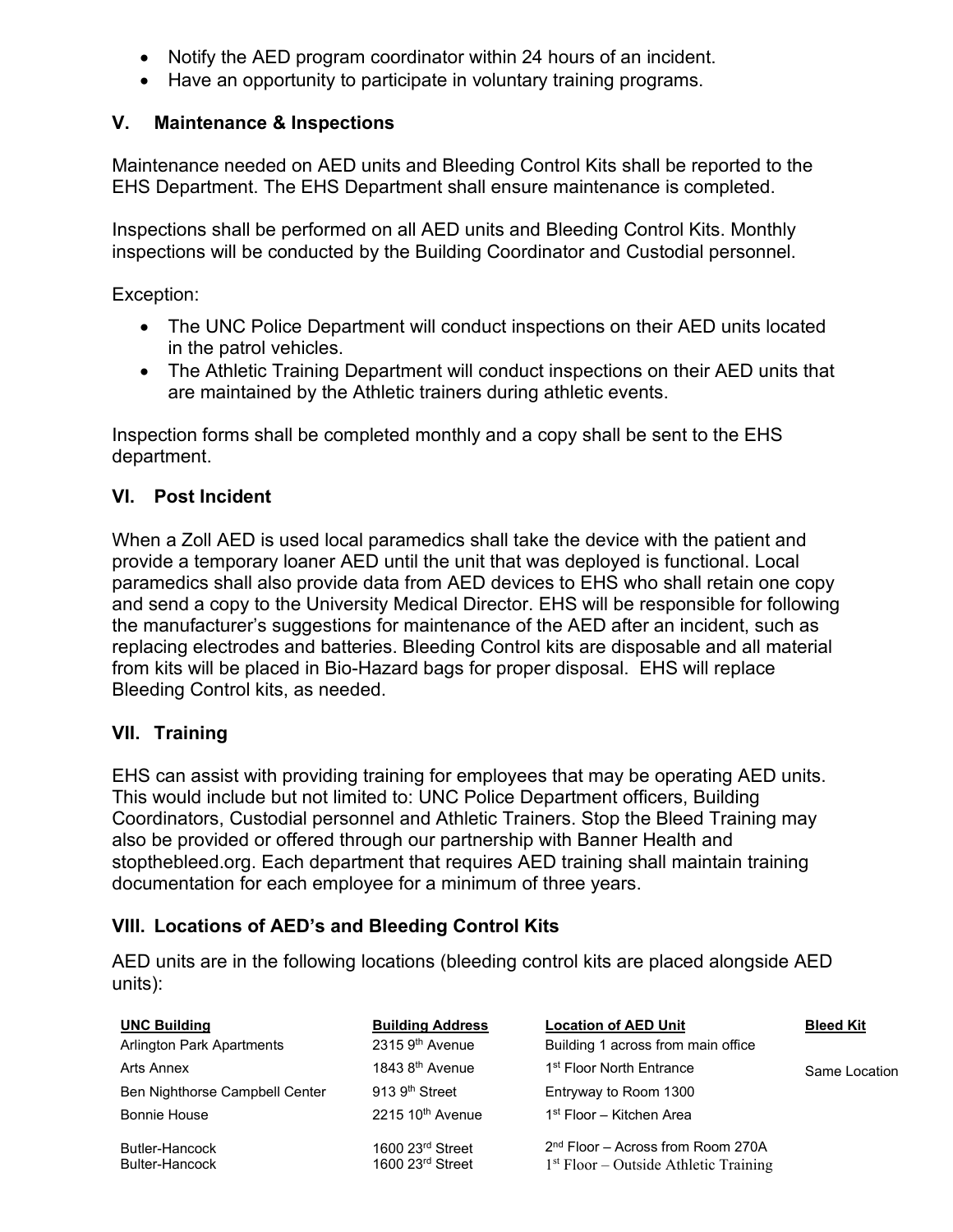| Butler-Hancock Gymnasium                                    | 1600 23rd Street                                                                    | Southeast Corner of Gymnasium                                                                                   | Same Location    |
|-------------------------------------------------------------|-------------------------------------------------------------------------------------|-----------------------------------------------------------------------------------------------------------------|------------------|
| <b>Butler-Hancock Training Room</b>                         | 1600 23rd Street                                                                    | <b>Athletic Training Room</b>                                                                                   |                  |
| <b>UNC Building</b><br><b>Butler-Hancock Fieldhouse</b>     | <b>Building Address</b><br>1600 23rd Street                                         | <b>Location of AED Unit</b><br>Inside Eastside door 109                                                         | <b>Bleed Kit</b> |
| <b>Campus Recreation Center</b>                             | 1300 23rd Street                                                                    | 1 <sup>st</sup> Floor – Next to Elevator                                                                        | Same Location    |
| <b>Campus Commons</b>                                       | 1051 22 <sup>nd</sup> Street                                                        | 1 <sup>st</sup> Floor – Next to Ticket Office                                                                   | Same Location    |
| Candelaria Hall                                             | 2098 14th Avenue                                                                    | Lower Level - Southwest Entrance                                                                                |                  |
| Carter Hall - Administration                                | 1700 9 <sup>th</sup> Avenue                                                         | 1 <sup>st</sup> Floor – Next to Elevator                                                                        |                  |
| Cassidy Hall - Student Health Center                        | 1901 10 <sup>th</sup> Avenue<br>2915 Rocky Mountain                                 | 1 <sup>st</sup> Floor – Next to Elevator                                                                        |                  |
| Centerra - Loveland                                         | Ave                                                                                 | 1 <sup>st</sup> Floor – Main Entry Area                                                                         |                  |
| Crabbe Hall<br>Davis House<br><b>Empowerment Center</b>     | 1900 8 <sup>th</sup> Avenue<br>928 20 <sup>th</sup> Street<br>1505 23rd Street      | 1 <sup>st</sup> Floor – Southwest Corner<br>1 <sup>st</sup> Floor - North Entrance<br>Training room east wall   | Same Location    |
| <b>Frasier Hall</b>                                         | 1710 9 <sup>th</sup> Avenue                                                         | 1 <sup>st</sup> Floor - Next to Room 118                                                                        | Same Location    |
| Gray Hall                                                   | 1813 8 <sup>th</sup> Avenue                                                         | 1 <sup>st</sup> Floor Lobby                                                                                     |                  |
| Guggenheim Hall                                             | 1819 8 <sup>th</sup> Avenue                                                         | 1 <sup>st</sup> Floor – Outside Room 103                                                                        |                  |
| <b>Gunter Hall</b>                                          | 1828 10 <sup>th</sup> Avenue                                                        | Ground Floor - Southeast Corner                                                                                 |                  |
| Hansen-Willis Hall                                          | 1929 10 <sup>th</sup> Avenue                                                        | 1 <sup>st</sup> Floor – Across from front desk                                                                  |                  |
| Harrison Hall                                               | 1400 23rd Street                                                                    | 1 <sup>st</sup> Floor – Lobby drinking fountain                                                                 |                  |
| <b>Holmes Dining Hall</b><br>Jackson Field<br>Jackson Field | 1225 23rd Street Road<br>411 20 <sup>th</sup> Street<br>411 20 <sup>th</sup> Street | Main Entry - Next to check-in counter<br>Room 110 - Next to Coaches office<br>South Entrance - Baseball lockers | Same Location    |
| Judy Farr                                                   | 1620 Reservoir Road                                                                 | 1st Floor – Next to Restrooms                                                                                   |                  |
| Kepner Hall                                                 | 2237 10 <sup>th</sup> Avenue                                                        | 2 <sup>nd</sup> Floor Across from Elevator                                                                      |                  |
| Kohl House                                                  | 924 20 <sup>th</sup> Street                                                         | 1st Floor - Northwest Room                                                                                      |                  |
| Lawrenson Hall                                              | 2300 12th Avenue Ct.                                                                | Entry Way East Wall                                                                                             |                  |
| McKee Hall                                                  | 1200 21st Street                                                                    | 1ST Floor - Northeast Stairwell<br>1 <sup>st</sup> Floor – Next to Administration                               |                  |
| Michener Library                                            | $1400 - 22nd$ Street                                                                | Office                                                                                                          | Same Location    |
| Michener Library - Lower Level                              | 1400 22 <sup>nd</sup> Street                                                        | Lower Level - North Center Hallway                                                                              |                  |
| North Hall                                                  | $2253$ 11 <sup>th</sup> Avenue                                                      | 1 <sup>st</sup> Floor Across from elevators                                                                     |                  |
| Nottingham Field                                            | 2100 17th Avenue                                                                    | 1 <sup>st</sup> Floor – West Stadium Entrance                                                                   |                  |
| Parsons Hall                                                | 411 20 <sup>th</sup> Street                                                         | 1 <sup>st</sup> Floor – Main Hallway                                                                            | Same Location    |
| <b>Patton House</b>                                         | 1410 20 <sup>th</sup> Street                                                        | 1 <sup>st</sup> Floor - Main Hallway                                                                            |                  |
| Police Department                                           | <b>Patrol Units</b>                                                                 | (Units 21 - 22 - 23 - 24)                                                                                       |                  |
| Ross Hall                                                   | 1100 $22nd$ Street                                                                  | 1st Floor S. Wing outside Rm. 1230A                                                                             | Same Location    |
| Roudebusch Cottage                                          | 1815 8 <sup>th</sup> Avenue                                                         | 1st Floor - South Entrance                                                                                      |                  |
| Scott-Wilcoxon Hall                                         | 1915 10 <sup>th</sup> Avenue                                                        | 1 <sup>st</sup> Floor - Main Entrance                                                                           |                  |
| <b>Skinner Music Library</b><br>South Hall                  | 1636 10 <sup>th</sup> Avenue<br>2323 11 <sup>th</sup> Avenue                        | 1 <sup>st</sup> Floor - Main Entrance                                                                           |                  |
| Tobey-Kendal Dining Hall                                    | 1901 9 <sup>th</sup> Avenue                                                         | Lobby - South Entranceway<br>$2nd$ Floor – Next to check-in counter                                             |                  |
| <b>Turner Hall</b>                                          | 2310 13 <sup>th</sup> Avenue                                                        | 1 <sup>st</sup> Floor front entry near store                                                                    | Same Location    |
|                                                             |                                                                                     |                                                                                                                 |                  |
| <b>University Center</b>                                    | 2101 10 <sup>th</sup> Avenue                                                        | 2 <sup>nd</sup> Floor - Main Entry                                                                              | Same Location    |
| <b>Wiebking Hall</b>                                        | $900 20th$ Street                                                                   | 1 <sup>st</sup> Floor – Main Entrance fire alarm                                                                |                  |
| <b>Wilson Hall</b>                                          | 1927 9 <sup>th</sup> Avenue                                                         | 1 <sup>st</sup> Floor – Main entrance east wall                                                                 |                  |
| Young House                                                 | 1855 10 <sup>th</sup> Avenue                                                        | 1 <sup>st</sup> Floor - Kitchen Area                                                                            |                  |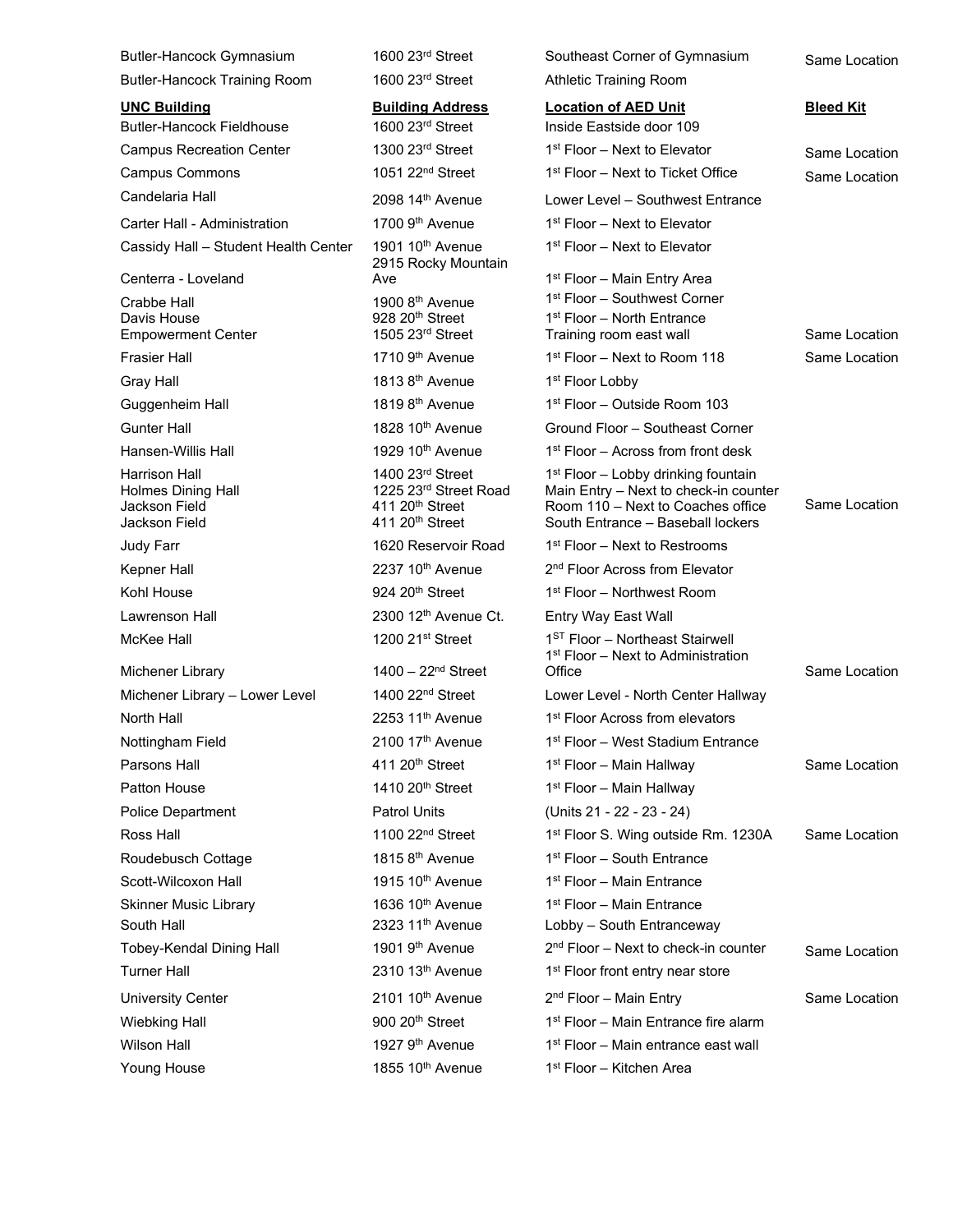

# AED/Bleed Kit Inspection Form

| Inspected By:      | Location of Inspection (Building): |
|--------------------|------------------------------------|
| Date of Inspection | <b>AED Serial Number:</b>          |

Use the following maintenance checklist when you check your unit. **Check the following Pass or Fail**

| <b>Check the following</b>                                                                     | <b>PASS</b> | <b>FAIL</b> | <b>Comments</b> |
|------------------------------------------------------------------------------------------------|-------------|-------------|-----------------|
| Is the green check showing that the<br>unit is ready to use?                                   |             |             |                 |
| Is the unit clean, undamaged, and free<br>of excessive wear?                                   |             |             |                 |
| Are there any cracks or loose parts in<br>the housing?                                         |             |             |                 |
| Verify that electrodes are within their<br>expiration date.                                    |             |             |                 |
| Verify electrodes are connected to the                                                         |             |             | Exp. Date:      |
| unit and sealed in their package.<br>Replace if expired.                                       |             |             |                 |
| Are all cables free of cracks, cuts and<br>exposed or broken wires?                            |             |             |                 |
| Turn the unit on and off and verify the<br>green check indicates ready for use.                |             |             |                 |
| Batteries within expiration date.<br>Replace if expired.                                       |             |             | Exp. Date:      |
| Check for adequate supplies (mask,<br>gloves, extra batteries)                                 |             |             |                 |
| Alarm on AED Box operates correctly                                                            |             |             |                 |
| If Bleeding Control Kit is present at<br>location - Make sure seal is not<br>broken or missing |             |             |                 |

Cleaning the Unit

- After each use, clean and disinfect the unit with a soft, damp cloth using 90% isopropyl alcohol, or soap and water, or chlorine bleach and water mixture (30 ml/liter water).
- Do not immerse any part of the unit in water.
- Do not use ketones (MEK, acetone, etc.) to clean the unit.
- Avoid using abrasives (e.g., paper towel) on the display window or IrDa port.
- Do not sterilize the device.

#### **SEND COMPLETED FORM TO ENVIRONMENTAL HEALTH & SAFETY ENVIRONMENTAL HEALTH & SAFETY USE ONLY**

| Work Order Number | Schedule Date | <b>Completion Date</b> |  |
|-------------------|---------------|------------------------|--|
|                   |               |                        |  |
|                   |               |                        |  |
|                   |               |                        |  |
| Action Required:  |               |                        |  |
|                   |               |                        |  |
|                   |               |                        |  |
|                   |               |                        |  |
|                   |               |                        |  |
|                   |               |                        |  |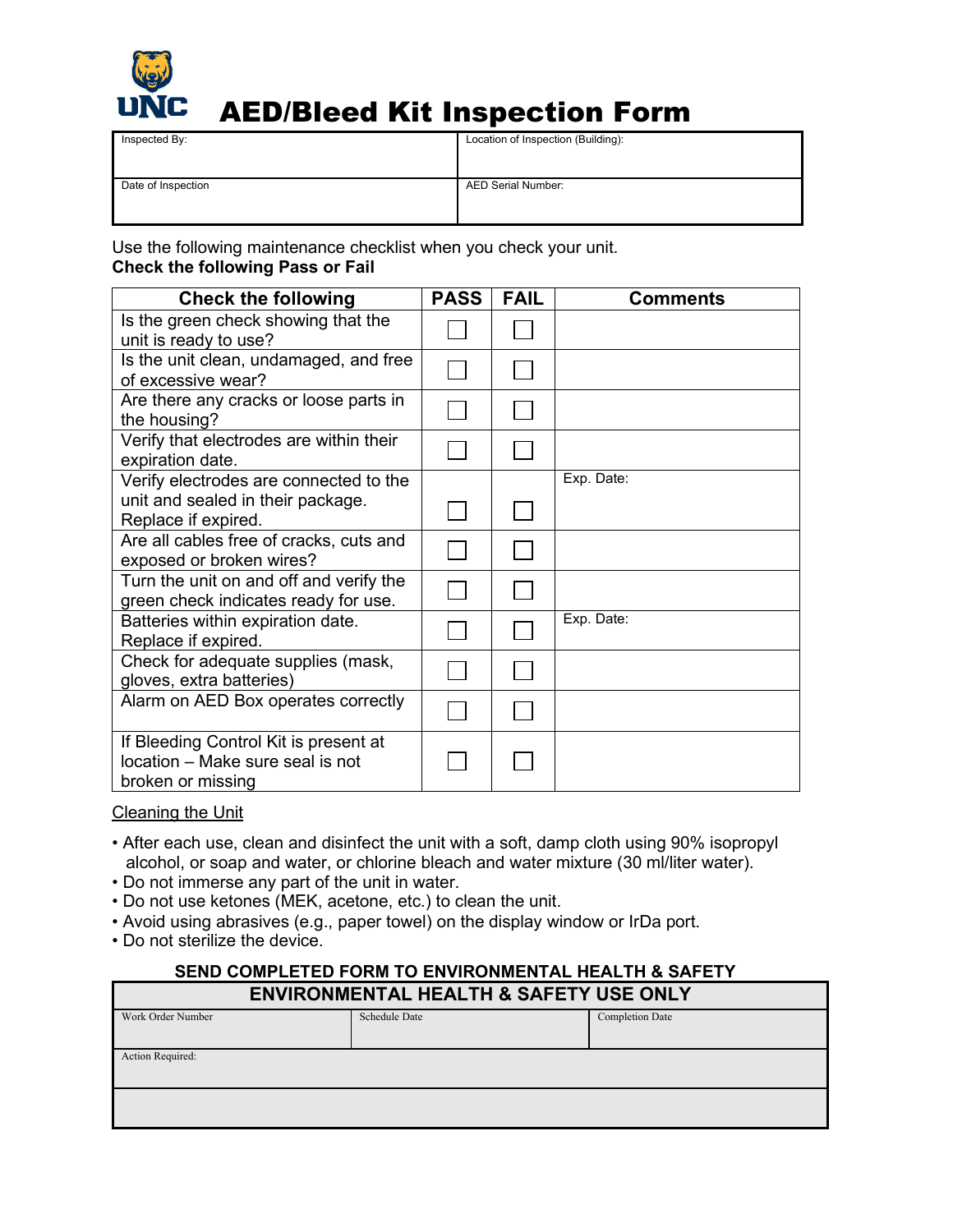#### **Appendix B.**

#### Automated External Defibrillator (AED) Procedures:

AEDs are only useful for cardiac arrest (no pulse and no breathing). AEDs are not useful for other medical or traumatic incidents. Do not use an AED if the patient is conscious, breathing, or responsive. When possible, only adequately-trained team members should use the AED. The following steps are for the Zoll AED Plus and Philips AED devices that are used on campus.

Steps to follow when using a Zoll AED Plus device:

- 1. Call 911 or if someone else is present, ask them to call for help.
- 2. Press the On/Off button on the bottom right of the device to turn the AED plus on.
- 3. Open the lid on the AED and start following the visual and voice prompts.
- 4. Check the responsiveness of the victim by shaking them gently and asking, "Are you okay?"
- 5. Press the CPR-D-padz firmly on the victim.
- 6. Do not touch the patient while the AED is preforming the rhythm analysis.
- 7. If prompted, press the flashing shock button in the middle of the device. (Note: automatic version does not require pressing the shock button)
- 8. If the victim is unresponsive, perform CPR as instructed by the AED until medical help arrives.
- 9. Once you've started to perform CPR, the AED plus helps you to maintain the corrected depth and rate. The AED plus will instruct you to stop CPR after 2 minutes to perform a heart rhythm analysis.
- 10.Maintain an open airway using the lid as a passive airway support system for the "head-tilt chin-lift" maneuver by placing it between the victim's shoulder blades.

Steps to follow when using a Philips AED device:

- 1. Call 911 or if someone else is present, ask them to call for help.
- 2. Quickly get the Onsite and bring it to the victim's side. If there is any delay in getting the defibrillator, check the patient and perform cardiopulmonary resuscitation (CPR) if need until the onsite is available.
- 3. PULL up the handle on the SMART Pads Cartridge
- 4. PLACE the pads on the patient's bare skin
- 5. PRESS the flashing shock button if instructed.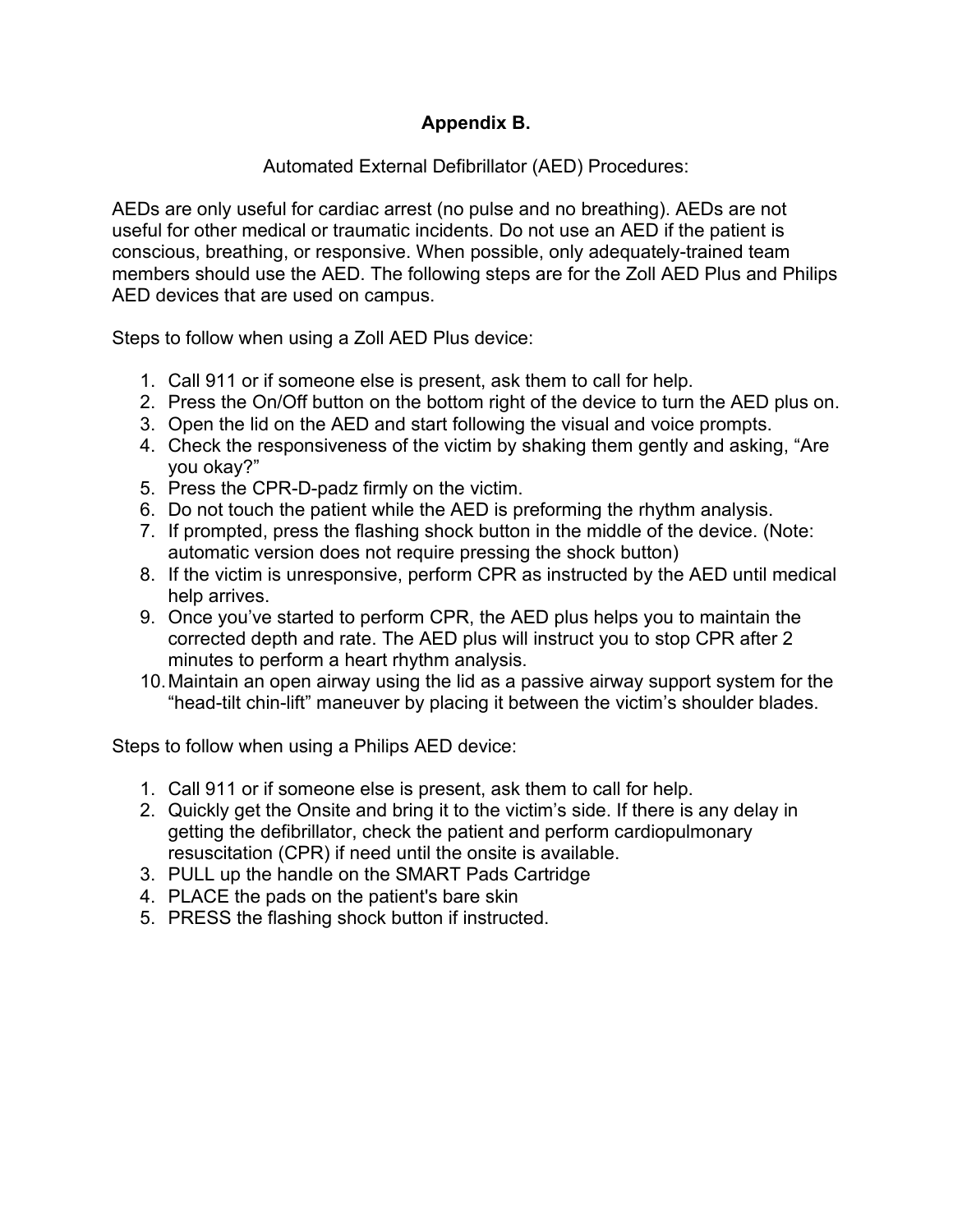#### **Appendix C.**

Stop Bleeding After an Injury:

Before you offer any help, you must ensure your own safety. If you become injured, you will not be able to help the victim. If the scene is safe, provide care to the injured person. If, at any time your safety is threatened, attempt to remove yourself (and the victim if possible) from danger into a safe location. Protect yourself from blood-borne infections by wearing gloves if available. The following steps are provided by the North American Rescue which is the provider for the stop bleeding kits on campus.

Steps to follow in case of severe bleeding:

Apply Gauze and Compress

- 1. Identify & Cover the wound
- 2. Apply Direct pressure until Bleeding is controlled
- 3. Wrap Wound with ETD

Responder Emergency Trauma Dressing (ETD)

- 1. Place Pad over the Wound.
- 2. Wrap around the Limb, covering the pad.
- 3. Pull ETD firmly, and continue to wrap, covering the would completely and secure with Velcro.

Open Chest Wound

- 1. Wipe Wound with Gauze.
- 2. Peel Seal from Backing using Red Tab.
- 3. Center overwound.
- 4. Firmly press onto skin.

Major Bleeding on Arm or Leg

- 1. Apply C-A-T Tourniquet.
- 2. Insert the injured limb through the loop and position the C-A-T 2-3" above the bleeding site directly on the skin.
- 3. Pull band tightly and fasten it back on itself all the way around the limb but not over the rod clips.
- 4. Twist the rod until the bleeding has stopped.
- 5. Secure the rod inside a CLimp to lock it in place and check for bleeding and distal pulse.
- 6. Route the band between the clips and over the rod. Secure rod and band with TIMEstrap.
- 7. Record the time of application.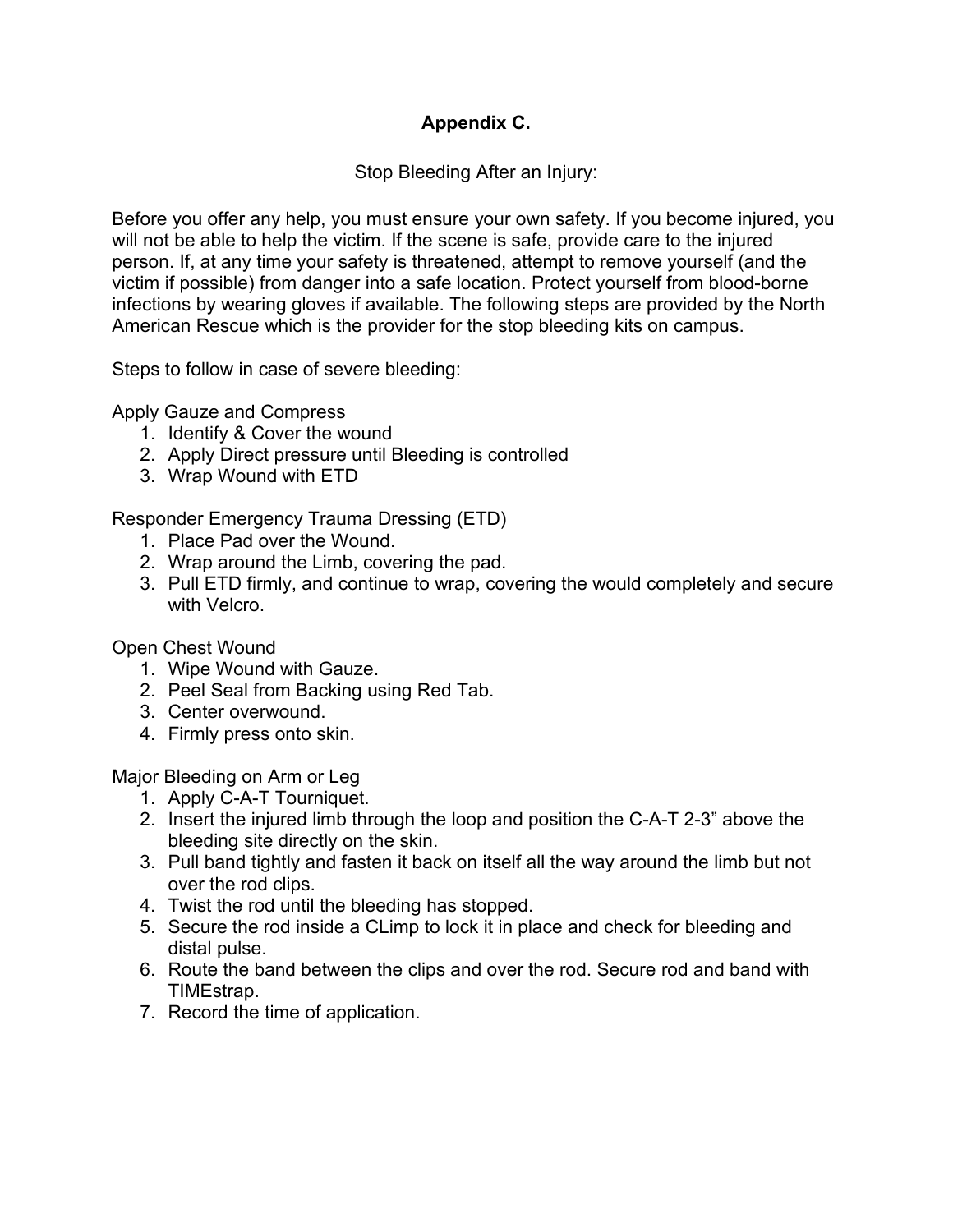

Watch for signs of shock: Shock is a critical condition brought on by the sudden drop in blood flow through the body.

Symptoms of shock may include:

- o Cool, clammy, pale or ashen skin
- o Bluish tinge to lips or fingernails
- $\circ$  Rapid pulse and breathing
- $\circ$  Nausea or vomiting (turn victim on side if vomiting)
- o Enlarged pupils
- o Weakness, fatigue, dizziness, fainting
- o Changes in mental status or behavior
- $\circ$  If you suspect a person is in shock, call 911 or UNC PD. Then immediately take the following steps:
- $\circ$  Lay the person down and elevate the legs and feet slightly, unless you think this may cause pain or further injury.
- o Keep the person still and don't move him or her unless necessary.
- $\circ$  Begin CPR if the person shows no signs of life, such as not breathing, coughing or moving.
- $\circ$  Loosen tight clothing and, if needed, cover the person with a blanket to prevent chilling.
- $\circ$  Don't let the person eat or drink anything